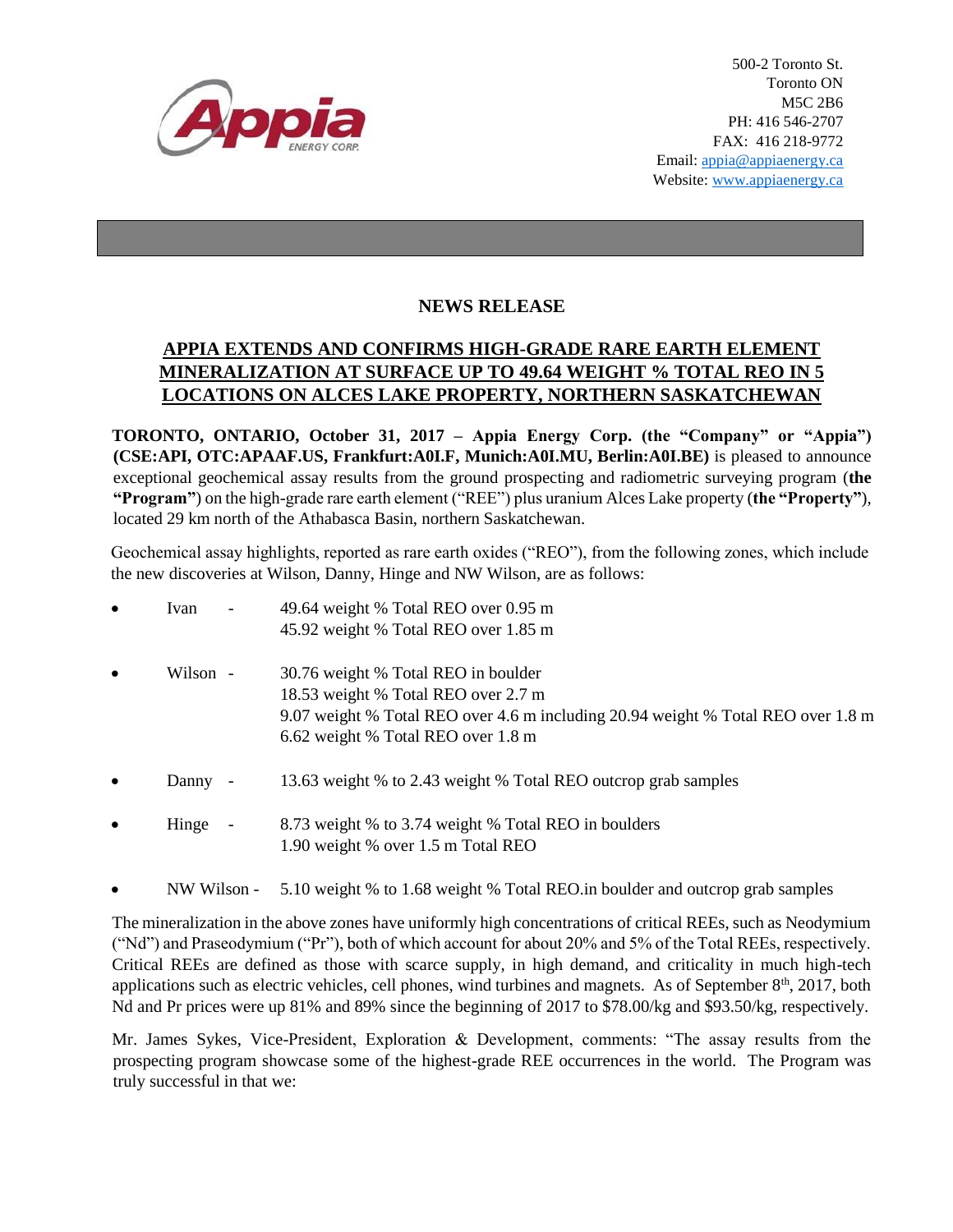- i) identified four new high-grade REE mineralized surface showings on the Property,
- ii) showed continuity of the high-grade REE occurrences over several metres, where possible, and
- iii) identified geological controls that will help us delineate and possibly connect some of the zones together in future programs.

We are very excited with these results and are planning an overburden stripping program followed by diamond drilling, and expect to start the work as soon as weather conditions are favourable in early May or June 2018".

In addition to REEs, the following elements show positive linear correlations with increasing REO grades;

- uranium  $(U_3O_8)$ : up to 0.20 weight % maximum and average 0.04 weight %,
- thorium (ThO<sub>2</sub>): up to 5.51 weight % maximum and average 1.09 weight %,
- scandium (Sc): up to 141 parts-per-million ("ppm") maximum and average 28 ppm, and
- phosphorus pentoxide  $(P_2O_5)$ : up to 31.4 weight % and average of 6.24 weight %.

Geochemical assay results and REO conversion factors can be found in  $Table 1$ . A map showing the locations of the samples is provided as [Figure 1.](http://www.appiaenergy.ca/_resources/Summer-2017-Prospecting-REE-Assay-Results-Map.pdf) The management of Appia considers geochemical assay results with greater than 2 weight % Total REO to be "high-grade".

All samples with reported distances were removed from outcrops using a cut-off saw and hammer and chisel. The samples were cut one inch thick and deep in individual segments ranging from 0.18 m to 0.95 m along the reported distance. The sample distances and mineralization continuity were limited to visible and accessible outcrop exposures ie: all sampled outcrops either i) disappeared under thick vegetation cover, ii) dipped below the overburden, iii) were eroded along trend, or iv) the terrain proved to be too difficult to continue sampling.

Geochemical assay results were provided by Saskatchewan Research Council's (**"SRC"**) Geoanalytical Laboratory, an ISO/IEC 17025:2005 (CAN-P-4E) certified laboratory in Saskatoon, SK, for multi-element and REE analysis using the ICPMS, Whole-Rock, Boron and Rare Earth Element Lab Packages. The Rare Earth Element analysis uses a lithium metaborate fusion to dissolve refractory minerals, such as monazite.

All geochemical results reported herein have passed rigorous internal QAQC review and compilation.

## **About Appia**

Appia is a Canadian publicly-traded company in the uranium and rare earth element sectors. The Company is currently focusing on discovering high-grade uranium in the prolific Athabasca Basin on its recently acquired properties, Loranger, Otherside and Eastside, as well as delineating high-grade REEs and uranium on the Alces Lake property. The company holds the surface rights to exploration for about 62,976 hectares (155,617 acres) in Saskatchewan.

The company also has NI 43-101 compliant resources of 8.0 M lbs  $U_3O_8$  and 47.7 M lbs Total REE Indicated and 20.1 M lbs  $U_3O_8$  and 133.2 M lbs Total REE Inferred in the Teasdale Zone plus 27.6 M lbs  $U_3O_8$  Inferred in the Banana Lake Zone in the historic mining camp of Elliot Lake in Ontario (previously reported in the Company's news release dated August 14, 2013). The resources are largely unconstrained along strike and down dip.

Appia's technical team is directed by James Sykes, who has had direct and indirect involvement with over 450 M lbs.  $U_3O_8$  being discovered in five deposits in the Athabasca Basin.

Appia currently has 52.3 million common shares outstanding, 65.3 million shares fully diluted.